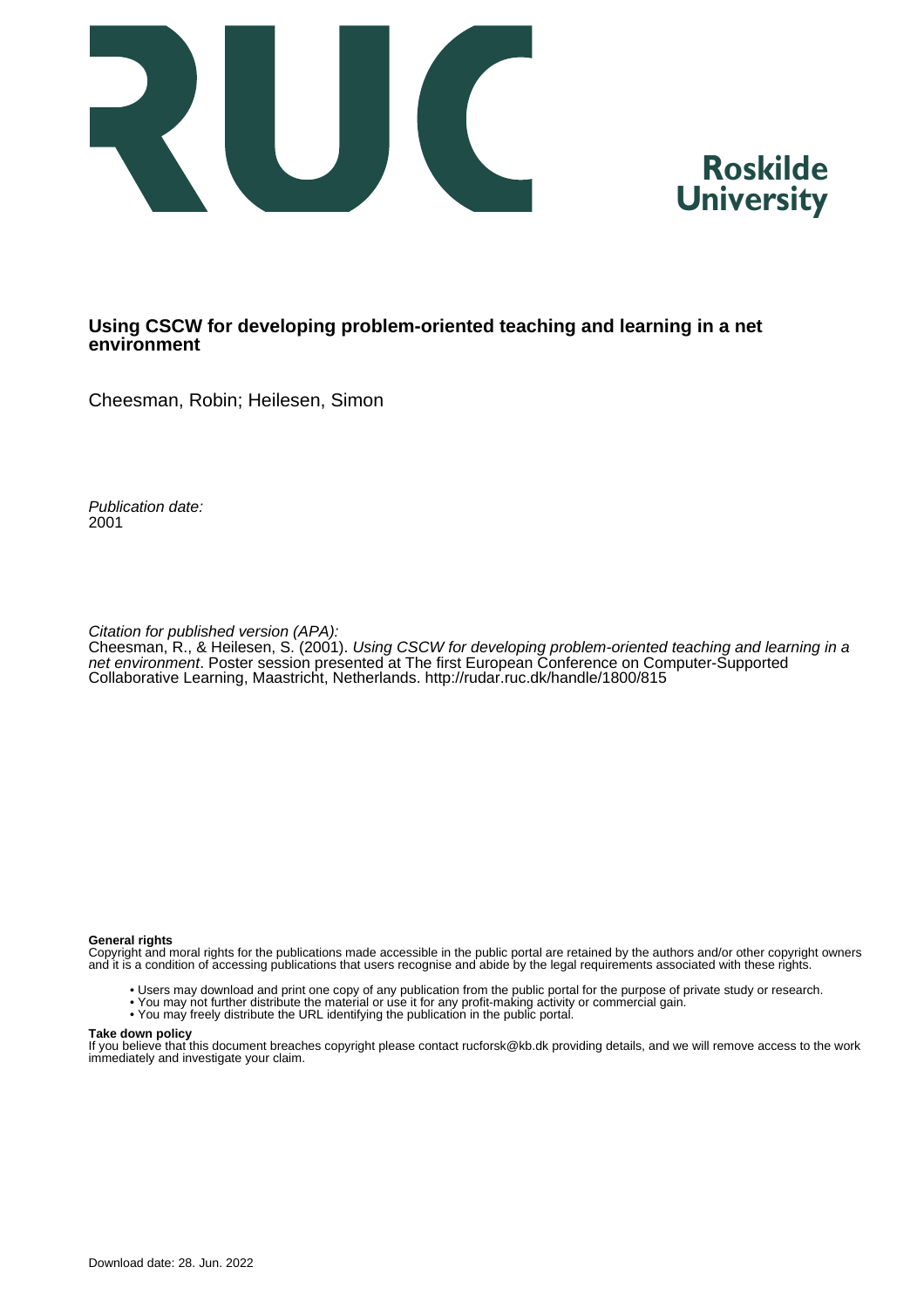# **Robin Cheesman, Simon B. Heilesen**

# **Using CSCW for developing problem-oriented teaching and learning in a net environment**

Poster presented at Euro CSCL 2001

First European Conference on Computer-Supported Collaborative Learning Maastricht (The Netherlands), 22 - 24 March 2001

*Full text version*

### **Abstract**

Roskilde University's master's programme in computer-mediated communication combines face-to-face seminars with net seminars focusing on collaborative project work. Net-based learning based on CSCW offers both advantages and pitfalls: (i) it helps to activate all students, (ii) it fosters complexity in organising tasks, (iii) asynchronous environment generates a need for synchronous communication, and (iv) exaggerated structuring limits self-organising and motivation.

#### Keywords

CSCW, evaluation of CSCL environments, problem-based learning, problemoriented project work.

#### Addresses of the authors and of the MCC-programme

*Robin Cheesman (robin@ruc.dk)* Department of Communication, Journalism and Computer Science, Roskilde University, PO Box 260, DK-4000 Roskilde, Denmark

*Simon B. Heilesen (simonhei@ruc.dk)* Department of Communication, Journalism and Computer Science, Roskilde University, PO Box 260, DK-4000 Roskilde, Denmark

*Master of Computer-mediated Communication (cmc-info@ruc.dk, http://www.cmc.ruc.dk)* Department of Communication, Journalism and Computer Science, Roskilde University, PO Box 260, DK-4000 Roskilde, Denmark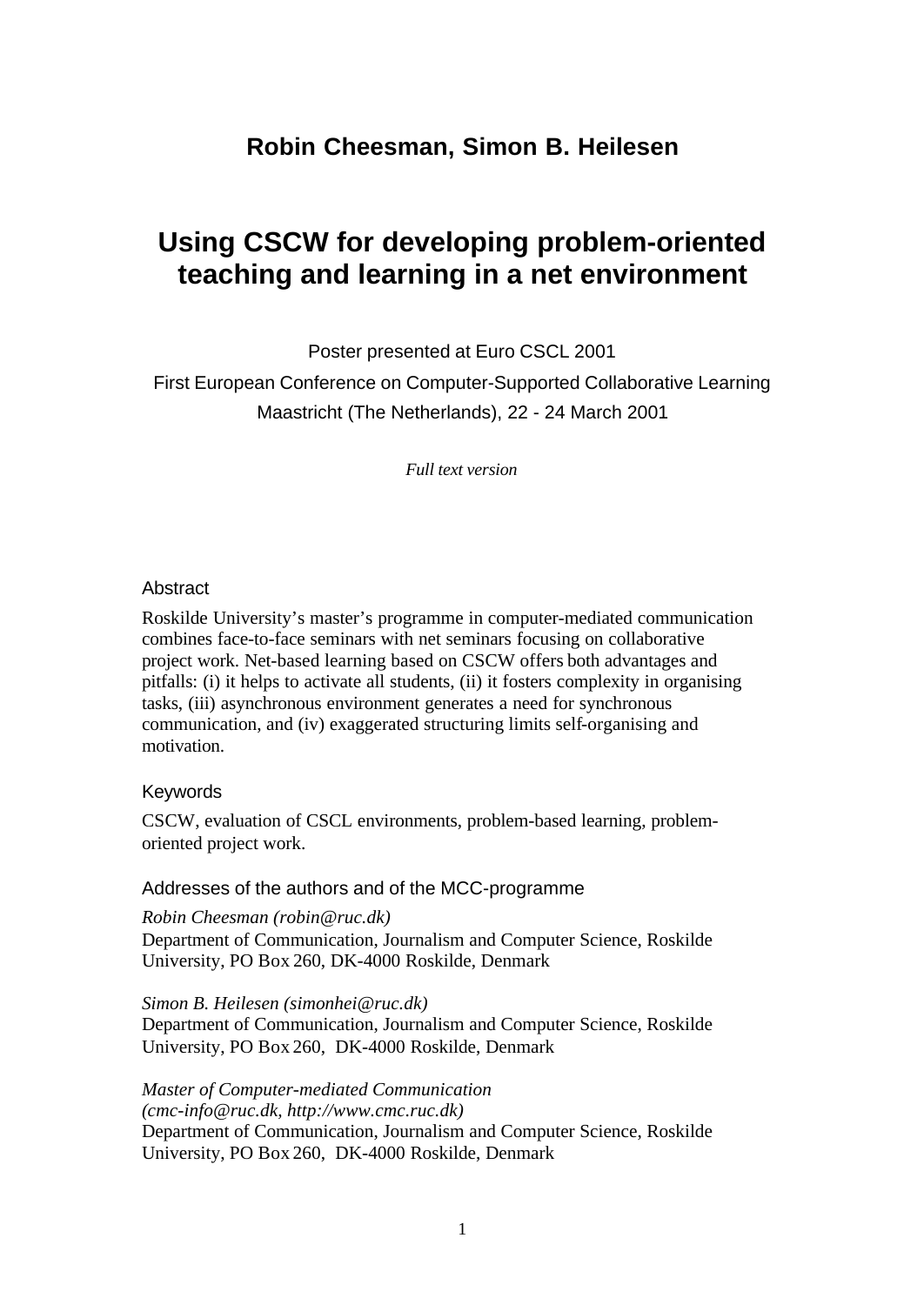# **The setting**

In August 2000 Roskilde University, Denmark, launched a new programme, *Master of Computer-Mediated Communication (MCC)*. This is an Open University programme, which requires two years of part time study. It is targeted at experienced information officers and journalists who feel the need for reskilling in a rapidly changing media world. Initial interest in the programme has been overwhelming, both in terms of the number of applications and, more importantly, in terms of the qualifications of the applicants. This short report outlines our reflections on how to create a suitable CSCL-environment for the programme based upon Computer Supported Collaborative Work (CSCW).

The course structure for the MCC-programme has been developed on the basis of our experiences with Roskilde University's successful InterKomm+ programme (Cheesman & Heilesen 1999). Courses constitute 60% of the syllabus in the first year and 50% in the second year, the remaining time being reserved for project work, resulting in a written report in the first year of study and a thesis in the second year.

Each course, lasting four to five weeks, is a hybrid between face-to-face and distance education. It is launched at a work-intensive weekend seminar (Friday afternoon to Sunday afternoon), taking place in quiet and quite isolated surroundings on the island of Bornholm in the Baltic Sea. Subject matter is introduced through a series of lectures, exercises and workshops. The students get to meet the instructors in charge of the course as well as one another. Both types of contact are considered essential for the success of the net-based seminar that is to follow.

Typically half a day of the weekend seminar is allotted for preparations for the net seminar. The students are divided into groups of four to five, are given a problem to work on and then have a couple of hours to get the group organised and to discuss how to deal with the problem. In our experience omitting this initial face-to-face contact in the group leads – if not actually to chaos – then certainly to massive frustration. As the students gain more experience in working in a net-based CSCW environment it might be possible to organise a project online, but novices relying almost entirely on virtual contact are likely to waste a lot of effort both on inefficient project organisation and on disagreement as to how to handle the assignment.

For the net seminars and as an environment for net activities in general we have chosen the German Open Source BSCW-system (Basic Support for Collaborative Work). We reviewed and eventually rejected a number of well-known distance education products. Ending up with a fairly "raw" implementation of BSCW may not be an ideal solution – or a lasting one. But it has given us free hands for experiments on how to create a learning environment using CSCW.

One of our basic assumptions in the planning of the MCC programme has been that the ability to work collaboratively in a virtual environment will be an important qualification, and that our students ought to get solid hands-on experience in the area. In setting up the BSCW-system we have tried to provide as much choice as possible for the groups to organise the system into a pleasant and productive virtual workspace. When the students first meet the system, it consists of a skeletal hierarchy of folders with half a dozen menu items such as "administration", "syllabus" – subdivided into courses, "student profiles", "technical matters" etc.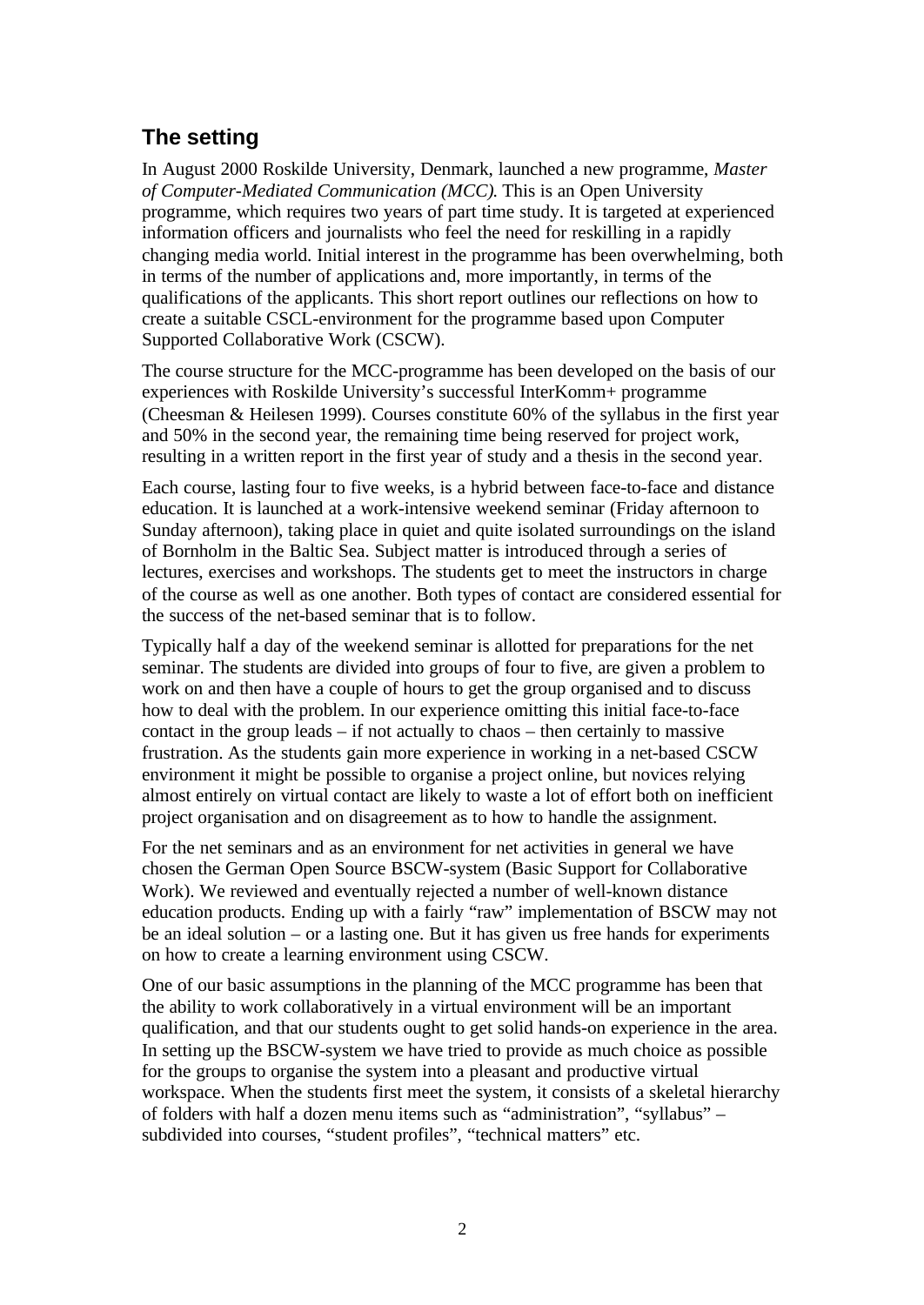Most work actually evolves in the various course folders. Initially they consist of a course plan, readings, a folder for each group, and folders for the various deadlines that are meant to ensure a mildly enforced synchronisation of progress through the course. The deadline folders, usually one for each week of the course, constitute forums where most of the contact between instructors and students takes place. At the first deadline the group has to provide a problem definition and a synopsis for the project. At the final deadline the group has to deliver a paper, or a product accompanied by a commentary. The intermediate deadlines are optional for progress reports and discussions between students and instructors.

Apart from the deadlines, a policy of almost daoist *wuwei* (non-action) is adhered to. Wuwei does not mean inactivity or *laissez-faire*, but rather not forcing events, not resorting to the kind of over-doing which defeats its own purpose. Certainly, the instructors regularly monitor the various group folders, as far as they are publicly available (the groups may also create private work spaces), and they mediate when called upon to do so. But as long a work progresses in a satisfactory way the instructor does not attempt to influence the organisation or the discussions of the groups.

The approach used in the MCC programme is still in an experimental stage, but the conclusion so far is that it seems to work quite well. One of our reasons for choosing the BSCW-software as our platform was to see if it is possible to let discussion and collaborative work evolve around the creation of products (papers, presentations, web sites), rather than just conducting problem based discussions that may or may not be concluded by writing a paper. To put it somewhat squarely: Instead of using "e-mail with attachments", which is a typical format in distance education also when conducted in so-called conferencing systems, we have tried to focus on the objects or documents, assuming that CSCW is useful not only as a way of reaching a common understanding, but also as an environment for production.



*A document is here being commented in two threads, one seemingly concerned with the content (Habermas), one focusing on "version 0.8". This illustrates the reverse situation as compared to a conferencing or email system where the document is attached. In our case the discussion is attached to its object. We also notice that the document is put under version control, i.e. a manipulation of the object by one participant does not erase the previous version, but adds a new proposal - with the possibility of returning to an earlier draft.*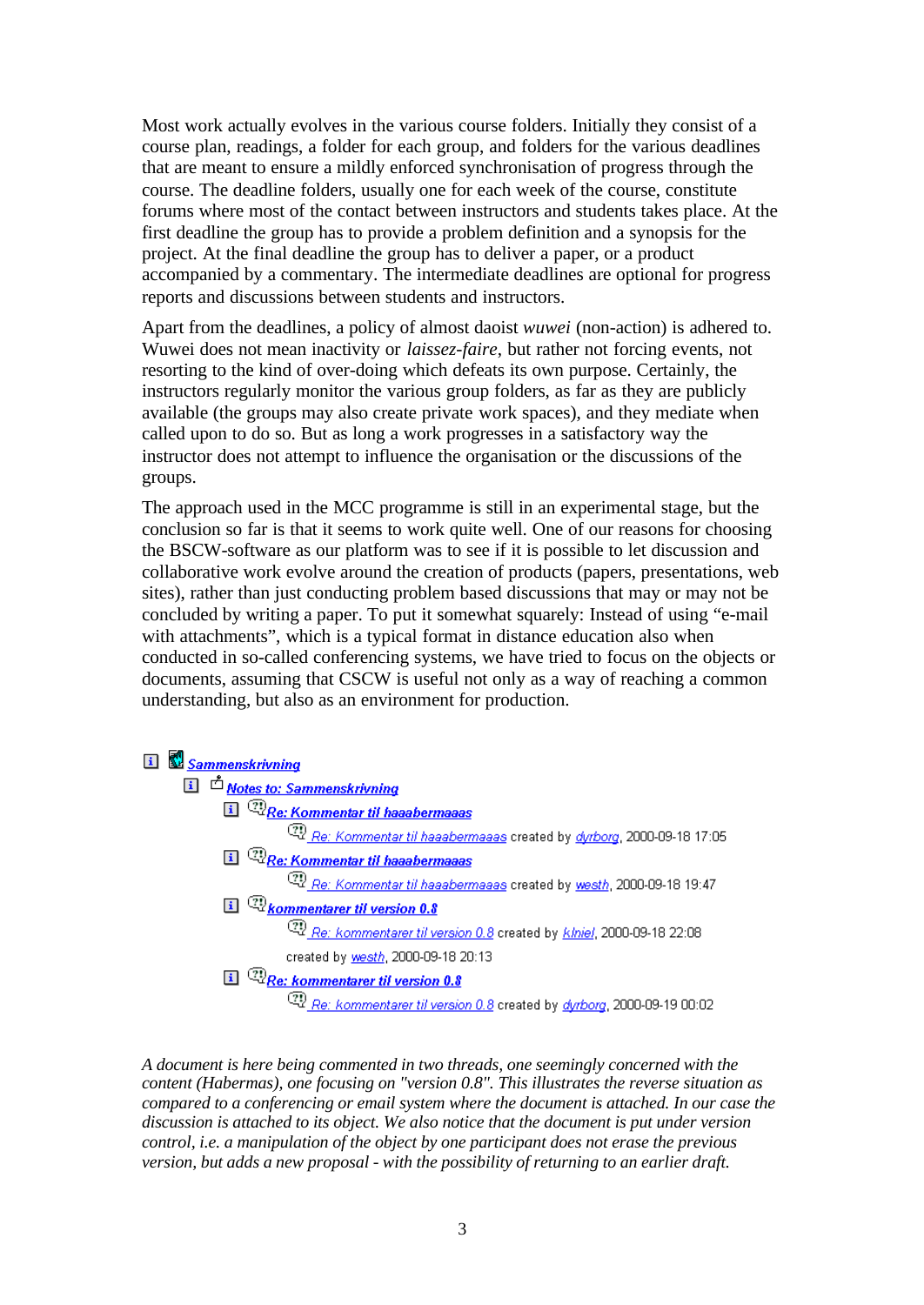Thus we believe that we are able take full advantage of all the basic functionalities of networked multimedia – tentatively defined as to observe, discuss and manipulate (Brown & Duguid 1995). Bringing all three of them into play provides for a rich virtual environment that appears to be suitable for the problem-oriented and projectbased pedagogy as practised at Roskilde University.

# **Observations**

It is much too early to draw definite conclusions let alone evaluate the experiences from the MCC programme. But after the first few months we are able to identify some of the influences of the BSCW-system on student behaviour, frustrations and needs.

# BSCW helps to activate all students

"Lurkers" often constitute a problem in net based learning environments. Lurkers are students who do not actively participate in discussions and other collective activities on the net. They may very well be active learners behind the scenes, reflecting on course contents and on contributions by other students. However, if active participation is used as a measure of learning or even as a criterion for assessment, lurking is a problem for both students and teachers.

Lurking seems to be uncommon in the MCC programme activities. To some extent this may be due to the visibility of each student in a group environment, but also other explanations seem to offer themselves.

For one thing the participants in the programme are rather atypical Open University students. Most of them work professionally – and successfully – as writers, information officers or journalists. Few of them are likely to have writing inhibitions. Also they have invested plenty of their own or of their employer's resources in joining the master's programme, which is unusually expensive by Danish standards. Failure might be quite harmful to their prestige and/or self-esteem.

Secondly, project work in the CSCW environment allows some specialisation of functions. We have noticed, and encouraged, that the students have tried to conceptualise and distribute among themselves different roles in their group work. Some of these roles are "natural" consequences of written group collaboration: e.g. moderator, whip, or secretary. Other roles are derived from the actual task: e.g. designer, researcher, writer, or copy-editor.

The distribution of roles and responsibilities to a large extent reflects the students' spontaneous desires and initial qualifications. This is of course a "happy" solution, but we realise that it may also be an unconscious strategy for avoiding difficult challenges. If this becomes evident, we shall have to find a way of enforcing role swapping.

## BSCW fosters complexity in organising tasks

Most computer users have experienced how easily attempts at creating systematic file storage may turn into a labyrinthine mess. In a CSCW environment based on folder hierarchies there is a risk that the problems faced by the individual user will be multiplied by the number of group members who have access to a common workspace.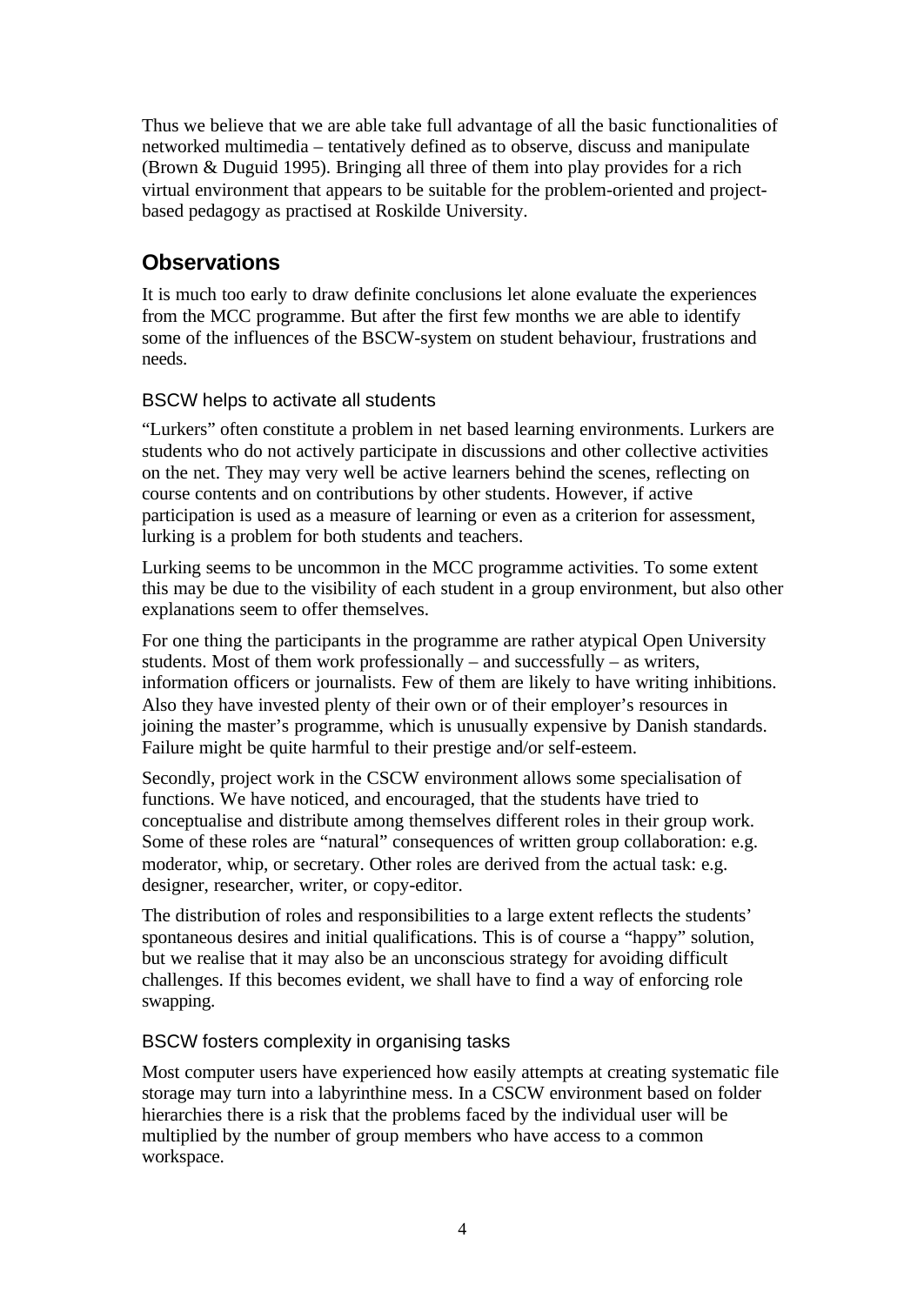Adding to these difficulties are the facts that in a CSCW environment all tasks and all decisions have to be formalised in writing and have to be reflected in the organisation of a work space where the hierarchical arrangement provides the only way of distinguishing between the relative importance of different tasks.

Anticipating problems of navigation and transparency we created a top-level folder structure, which can only be changed by course administrators and tutors. We also provided help files with good advice on how to organise work. Still, initially our efforts were in vain. Learning-by-doing seems to be the only truly effective method of getting to master CSCW.

However, after a somewhat messy start we have witnessed the development of a surprising degree of order. To some extent order is brought about by a variety of experiments in organising and updating the workspace. But perhaps more importantly, the students have developed a practise of working out basic project organisation at face-to-face meetings prior to engaging in the net seminars.

### BSCW use generates a need for synchronous communication

Not only is there a need for "real life" meetings on project organisation. The students also obviously need synchronous communication when working on a project. The intensity of this need was not anticipated, but it was driven home to us rather forcefully when the students started introducing logs of self-organised external chat sessions in their project archives.

Previously we have been using conferencing systems with threaded discussions. They make it possible to organise the contributions to a discussion in various ways, thus facilitating the collaboration towards common learning goals and common presentations in the form of essays, communication products etc.

However, results in project based group work cannot be achieved without a large number of decisions being made. The asynchronous environment not only lacks most of the phatic elements of face-to-face meetings, it is also too slow and too elaborate for effective decision-making. At first we tried to solve the problem by introducing the role of a chairperson empowered to summarise and close discussions. This was reasonably effective but it was not necessarily conductive to the harmony, consensus and loyalty among group members. Online chat, on the other hand, stimulates exactly these qualities, and if handled in an orderly fashion, 40 minutes or less of chat may very well solve problems that would otherwise occupy a week of non-decision.

## Exaggerated structuring limits self-organising and motivation

We have described how course synchronisation and the communication between student groups and instructors take place. Anticipating the MCC students to be very mature and independent in their way of working, we adopted a wuwei approach of facilitating rather than directing the work process. However, initially we did introduce a weekly deadline (and implicitly a model for good project work) to make it possible for instructors as well as the students to keep track of progress. This approach proved so counterproductive that we have since had to make all intermediate stage deadlines optional.

By introducing even a moderate amount of work process synchronisation between groups it seems that we unintentionally undermined one of the great advantages of net based learning – that of asynchronous self-paced study, the advantages of which